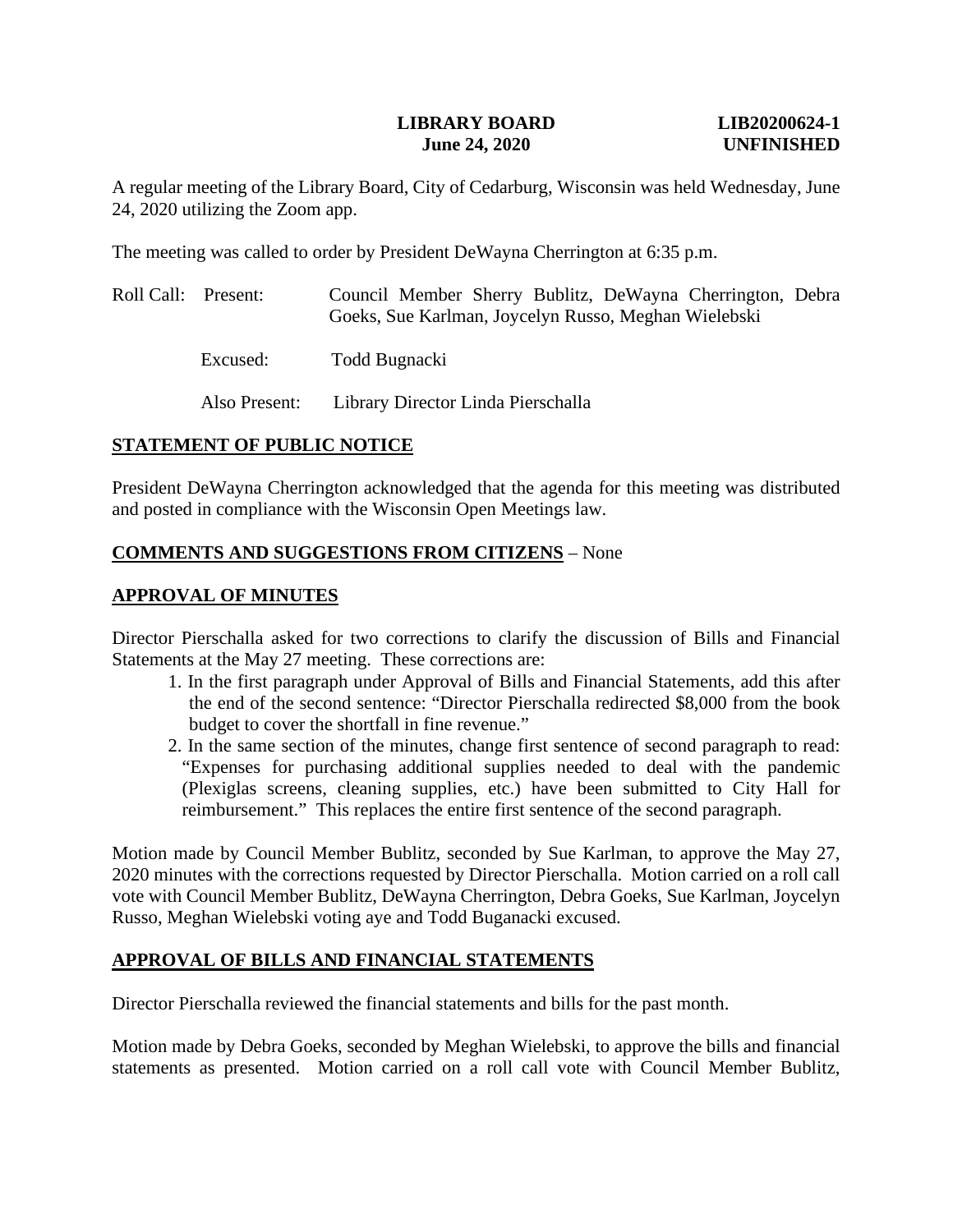## **LIBRARY BOARD LIB20200624-2 June 24, 2020 UNAPPROVED**

DeWayna Cherrington, Debra Goeks, Sue Karlman, Joycelyn Russo, Meghan Wielebski voting aye and Todd Buganacki excused.

## **REPORTS**

## **Director's Report**

Director Pierschalla summarized the staff report. DeWayna Cherrington noted that the Friends' outdoor book sale will be held on Saturday, July 18. Director Pierschalla noted that the Library and the Friends of the Library helped Festivals with the virtual Strawberry Fest.

The Beaver Dam Public Library has joined the Monarch System and will add all its materials to the MLS catalog.

Director Pierschalla noted that the Cedarburg Public Library wants to offer all Cedarburg School District students a virtual library card that will allow access to all the library's digital resources, and is working with the Cedarburg School District Library Advisory Committee to make that happen. The goal is to offer this to all students beginning in the new school term.

The Board discussed the Cedarburg Public Library's reopening plan. The Ozaukee-Washington County Health Department has indicated that building occupancy can be increased from 25% to 50 - 75%. Board Members talked about allowing visits to the library longer than 30 minutes (up to 2 hours) and re-opening the study rooms, alternating rooms so that someone doesn't occupy the same room immediately after another person.

Director Pierschalla reported that people are signing up for the Summer Reading Program. Registration is almost at a level with last year, even though activities are online this year.

#### **SCHOOL REPORT** – None

#### **UNFINISHED BUSINESS**

#### **Consider Eliminating Fines on Library Material; and Action Thereon**

Director Pierschalla reviewed the information about eliminating fines that she distributed to the Board. The Board Members talked about what the best timing might be, how to educate people about the issue, and how to best implement this policy. The Board asked Director Pierschalla to develop some statistics to support the argument for going fine-free; the Board Members declined to take action at this time, due to concerns about the budget and how the Council would receive this idea.

#### **NEW BUSINESS**

#### **Review and Discuss Preliminary 2021 Budget; and Action Thereon**

Director Pierschalla reviewed the preliminary budget and discussed her concerns and priorities for the budget.